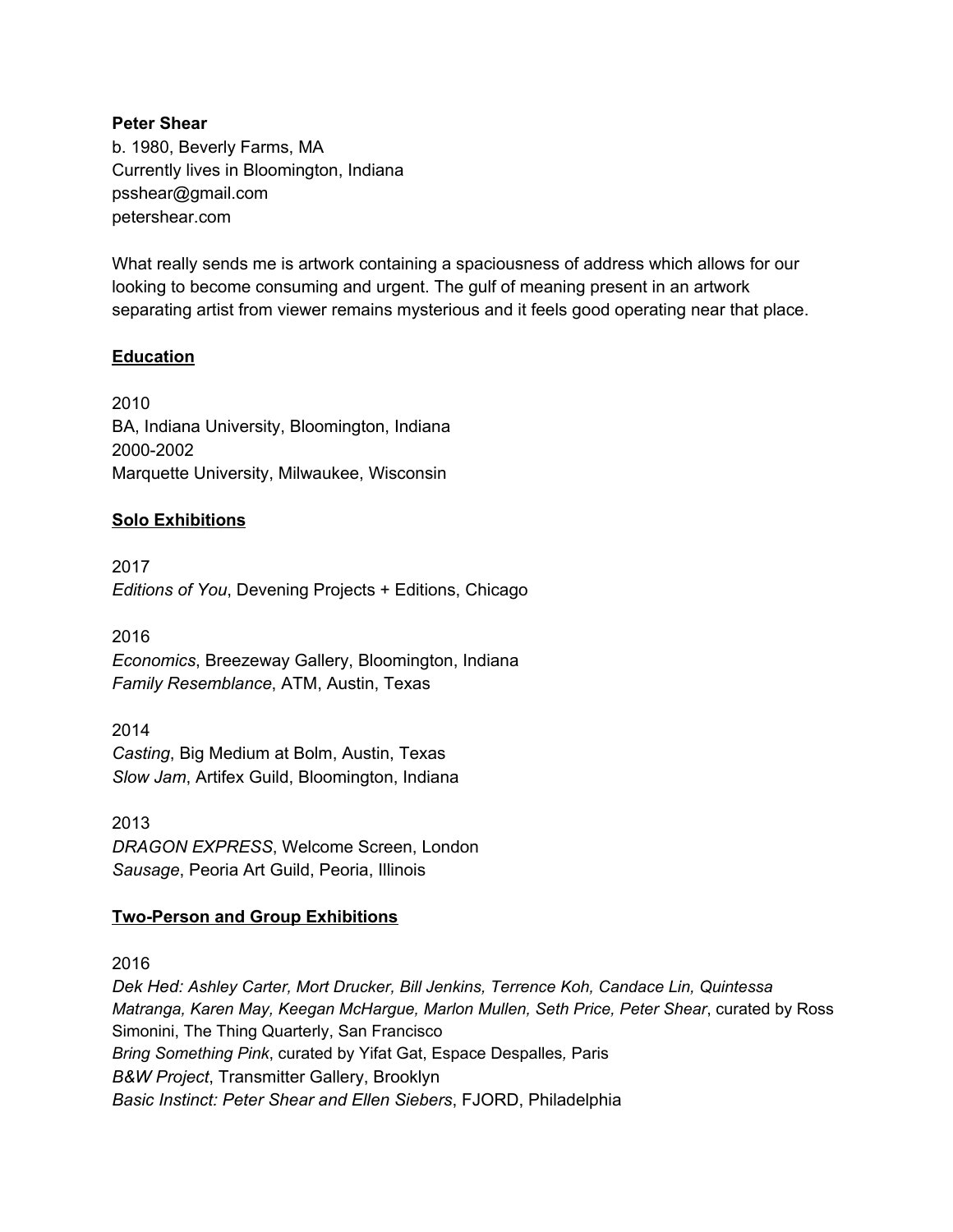*GOOD BAD BRUSH: Peter Shear and Matthew Wong*, The Occasional Gallery, Burlington, Washington

*Orchids at a Crime Scene: Julie Alexander, Melanie Parke, Peter Shear*, Neon Heater, Findlay, Ohio

*Katelyn Eichwald and Peter Shear*, Alter Space, San Francisco

# 2015

*More or Less*: Max Manning, Peter Shear, Jessica Simorte, Front/Space, Kansas City, MO *The Black & White Project*: Sluice Art Fair, London

*Peer Review*, curated by Matthew Macaulay and Phoebe Mitchell: Blyth Gallery, Imperial College of London

*Drops of Jupiter*: Chino Amobi, Katrina Fimmel, Alicia Gibson, Irena Jurek, Michael Pybus, Peter Shear, & Talia Shulze, Bannerette, Brooklyn

# 2014

*Basic Bitches*: Katrina Fimmel, Michael Pybus, Peter Shear, Talia Shulze, Skylab Gallery, Columbus, Ohio

*LVL3 at EDITION Chicago*: Lauren Clay, Stacy Fisher, Peter Shear, Chicago

*Brute Moderates*: Clinton King & Peter Shear, Firework Space, Brooklyn

*I'm Jealous of Your Failure*, UIS Galleries (University of Illinois-Springfield), Springfield, Illinois

# 2013

*The Double Down*: Tomer Aluf, Rachel Malin, Peter Shear, curated by Trudy Benson and Jason Stopa, Trestle Gallery, Brooklyn

*Spin? Art.*, curated by Will Hutnick, Loft 594, Brooklyn

*Haunted House*: Peter Shear & Ellen Siebers, Pier 1218, Madison, Wisconsin *A country road. A tree. Evening.*, curated by Sean Robert FitzGerald, FJORD, Philadelphia *Reason & Romance*, curated by Alain Biltereyst, 6b Gallery, Elingen, Belgium *What I Like About You*, curated by Julie Torres, Parallel Art Space, Brooklyn *What I Like About You: North*, Imogen Holloway, Saugerties, New York *Transposed Planes*: Seth Adelsberger, Stacy Fisher, Peter Shear, LVL3, Chicago

# 2012

*Feelings 3*: Justin Clifford Rhody and Peter Shear, Sound Workshop, Bloomington, Indiana *Bill Conger / Peter Shear*, Best Friends Gallery, Arlington Heights, Illinois *ALLTOGETHERNOW*, curated by Julie Torres, Coinlocker Gallery, Brooklyn

# 2010

*PAPER! AWESOME!*, curated by Brion Nuda Rosch, Baer Ridgeway Gallery, San Francisco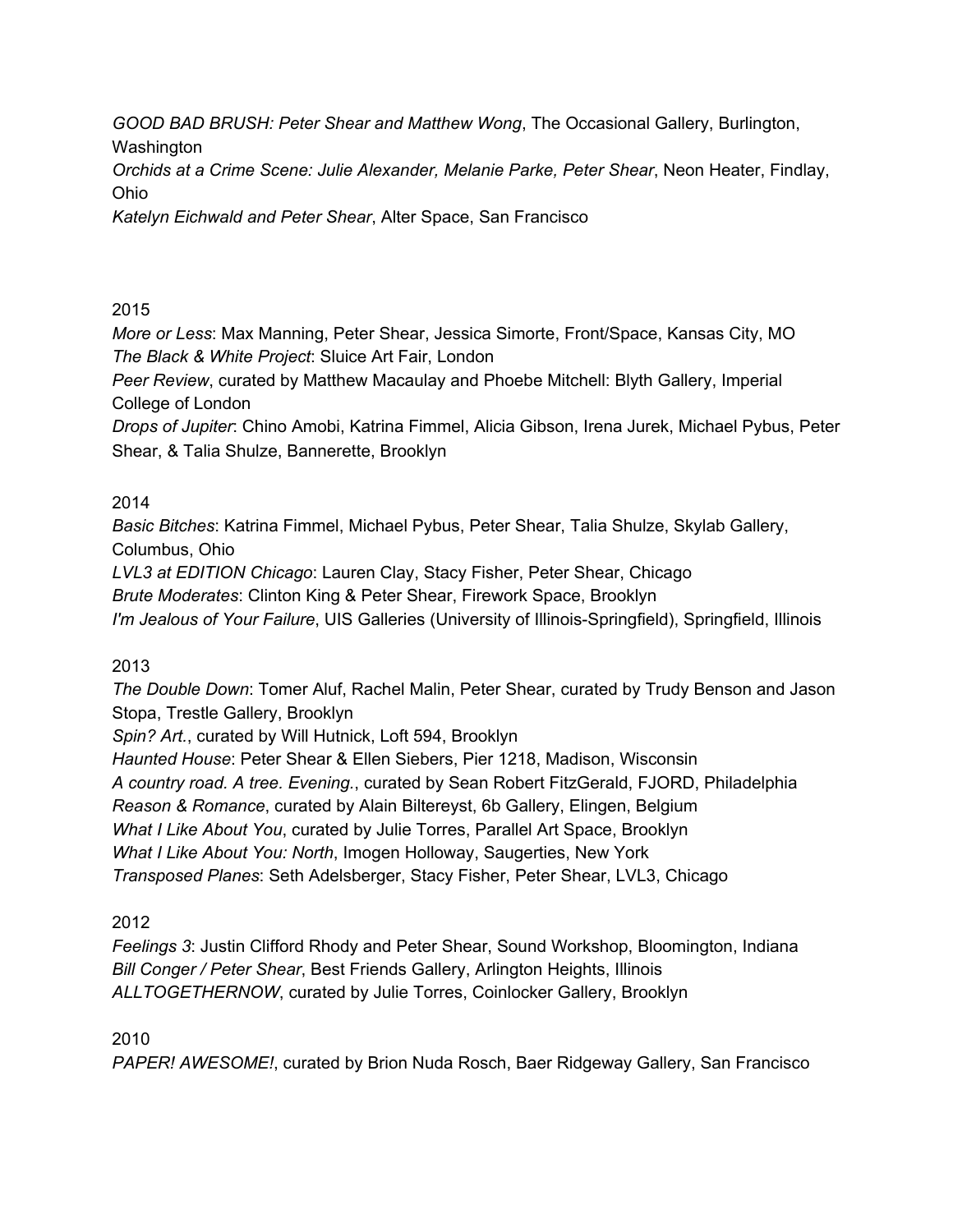*Beautiful Form*, curated by Abraham Richie, 65GRAND, Chicago *Landscape, Portrait, Pattern*, curated by Brion Nuda Rosch, Hallway Projects, San Francisco

## **Curatorial**

*Cold Summer,* The Provincial, Kaleva, Michigan *Mother Popcorn:* co-curated with Kevin McNamee-Tweed, Big Medium at Canopy, Austin, Texas *Physical Comedy*: Katherine Bradford, Rick Briggs, Keith Allyn Spencer and Julie Torres, General Public Collective, Indianapolis, Indiana, 2015 \**Paintings Differ, or Vary*: Palma Blank, Katrina Fimmel, Tamara Gonzales @ Bushwick Open Studios, 2014 *Ellen Siebers*: Paintings for Do it Yourself @ Bushwick Open Studios, 2014 \**The Cruise*, Blueline Gallery, Bloomington, Indiana, 2013 \**Madam I'm Adam*, Bloomington Clay Studio, Bloomington, Indiana, 2013 *YOU WERE HERE*, Curating Contemporary, 2012 http://curatingcontemporary.com/#/previous-shows/2012/you-were-here/part-1/JOSHUA\_ABELOW\_\_\_A\_Giant\_cc\_2\_3

\*as Remote Projects with John Berry, Josh Hoering, and Ryan Irvin

### **Residency**

Ox-Bow Fall Residency, Saugatuck, Michigan, 2010

### **Visiting Artist**

Indiana University, Bloomington, Indiana, 2016 Depauw University, Greencastle, Indiana, 2013-2014, 2016

### **Bibliography**

Essay: Peter Shear: Some Thoughts, Open Not Closed, written by Chris Ashley, 2016 http://somewalls.com/peter-shear-some-thoughts-open-not-closed/ Podcast: Final Friday Podcast, 2016 http://finalfridaypodcast.com/petershear/ Image: The Black & White Project: A Survey of Contemporary B&W Paintings, 2015 http://www.lookelisten.net/boutique/u6tq2t1jv6xg7ktplaclowm111v6s8 Portfolio: Raw Paw Volume 6: Alien, 2015

2009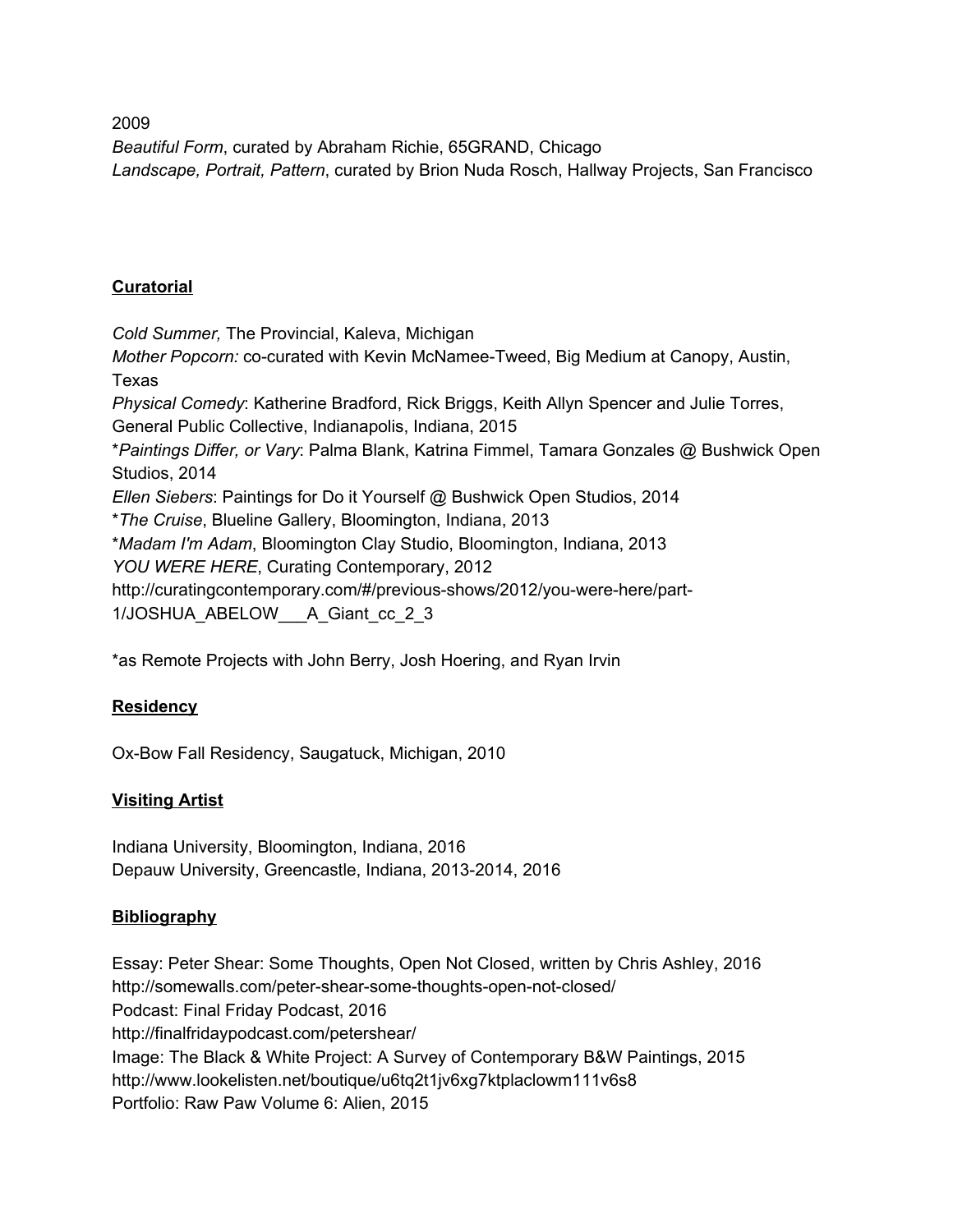http://rawpawshop.com/collections/print/products/raw-paw-vol-6-alien

Interview: Der House blog, 2015

https://derhouse.wordpress.com/category/peter-shear/

Image: Sensitive Skin Magazine #12, 2015

http://sensitiveskinmagazine.com/downloads/sensitive-skin-12/

Image: Sensitive Skin Magazine #11, 2014

http://sensitiveskinmagazine.com/downloads/sensitive-skin-11/

Review: New American Paintings Blog, written by Brian Fee, 2014

http://www.newamericanpaintings.com/blog/surface-readings-peter-shear-big-medium Podcast: Ahtcast, 2014

http://www.ahtcast.com/2014/02/artist-interview-peter-shear.html

Portfolio: Sensitive Skin Magazine #10, 2013

http://sensitiveskinmagazine.com/peter-shear-paintings/

Essay: On the occasion of DRAGON EXPRESS exhibition, Anneka Hartley, 2013

http://curatingcontemporary.com/blog/?p=616

Essay: Peter Shear: un lieu pour infuser / a place to infuse, Armand Dupuy, 2013

http://motstessons.blogspot.com/2013/07/peter-shear-un-lieu-pour-infuser-place.html

Portfolio: New American Paintings #107, 2013

http://www.newamericanpaintings.com/artists/peter-shear

Review: Double Down, Brooklyn Exposed, 2013

http://www.brooklynexposed.com/arts-leisure/entry/the-double-down-exhibit-opens-intrestlegalle ry

Review: A country Road, A tree, Evening, Knight Arts, Chip Schwartz, 2013

http://www.knightarts.org/community/philadelphia/fjord-a-country-road-a-tree-evening

James Kalm Report, Bushwick Open Studios, 2013

http://www.youtube.com/watch?v=V2M9O04uj54

Feature: Peoria Journal Star, Leslie Renken, 2013

http://www.pjstar.com/x1690792533/Peoria-Art-Guild-to-showcase-abstract-work-of-Indiana-arti st

Review: Transposed Planes, New City, Janina Ciezadlo, 2013

http://art.newcity.com/2013/04/23/review-transposed-planeslvl3-gallery/

The L Magazine, 2013

http://www.thelmagazine.com/TheMeasure/archives/2013/02/21/heres-a-look-at-someemerging comix

Portfolio: Happiness Comix #3, 2013

http://thespithouse.storenvy.com/collections/249658-all-products/products/1553129-happiness-3 -double-issue

Interview: Five-Questions, 2013

http://five-questions.net/blog/?tag=Peter+Shear

Portfolio: Painters Progress blog, 2013

http://sbmacinnis.wordpress.com/2013/05/06/have-you-met-peter-shear/

Whitehot Magazine pick, Jason Stopa, 2013